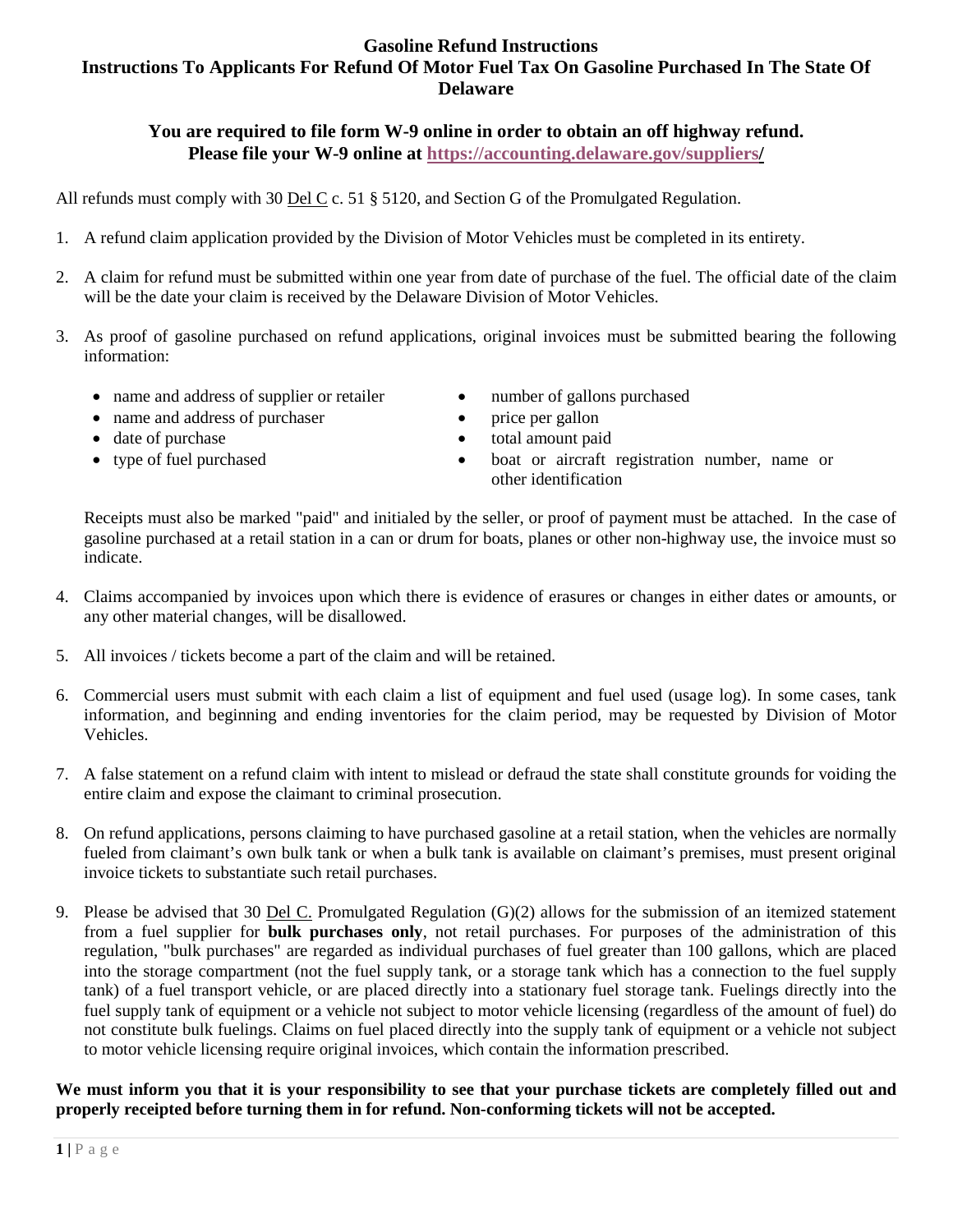### **Cash register receipts or tapes are not acceptable. 30 Del C, c. 51 § 5120, and Promulgated Regulation Section G.**

§ 5120. Refunds of motor fuel taxes.

- (a) The Secretary of Transportation shall refund out of the General Fund of this State the tax paid on gasoline upon receipt of written authorization from the Department of Transportation so to do, which written authorization shall be given under the following conditions:
	- (1) Gasoline used by any person for the purpose of operating stationary gas engines, tractors, motorboats, airplanes or aircraft's, or any other purpose except in motor vehicles licensed, or subject to being licensed, for operation upon any of the public highways of the State.
	- (2) [Repealed.]
	- (3) Gasoline sold and delivered to, and used and consumed by, the operators of taxicab businesses in the operation of a taxicab or taxicabs in the normal course of such businesses; provided, however, that the main base of operations of the taxicab business in each case must be in the State, and the application provided for in subsection (b) of this section must certify that all fees and taxes then due from such business to the State or to any local government of the State by the operator and/or owner of such taxicab business shall have been paid in full. For purposes of this paragraph, the definition of "taxicab" shall be as set forth in § 101 of Title 21.
- (b) Such application shall be in such form as shall be prescribed by the Department, shall be under the penalties of perjury, and shall state the quantity of gasoline with respect to which refund is claimed, the purpose for which said gasoline was used, date of purchase, from whom purchased, and such other information as the Department shall require.
- (c) Such application shall be accompanied by the original invoice showing such purchase, together with evidence of the payment thereof.
- (d) All applications for refunds must be filed with the Department of Transportation within 12 calendar months from the date of the purchase or invoice of the gasoline with respect to which a tax refund is claimed.
- (e) The conditions of this section having been fully complied with, the Department of Transportation shall determine the amount of the refund due on such application and authorize the Secretary of Transportation in writing to pay such amount within 30 days from the time of filing of the application for refund.
- (f) There shall be refunded out of the General Fund of this State any tax, penalty or interest erroneously or illegally collected under this chapter. A refund claim prepared in such manner as the Department may prescribe shall be filed with the Department within 1 year from the earlier of: (1) The date of the payment; or (2) the date the payment was required to be made. The Department shall certify the amount thereof to the State Treasurer who shall thereupon draw a warrant to the claimant forthwith.
- (g) If a refund granted under this section shall later be determined to have been erroneously or illegally paid in whole or in part, the Department of Transportation may demand, within 3 years from the date of such payment, that restitution be made to the General Fund of this State. Interest on said moneys assessed shall accrue at the rate of 1% per month, or fraction thereof, from the date of notification by the Department of Transportation until receipt of payment.